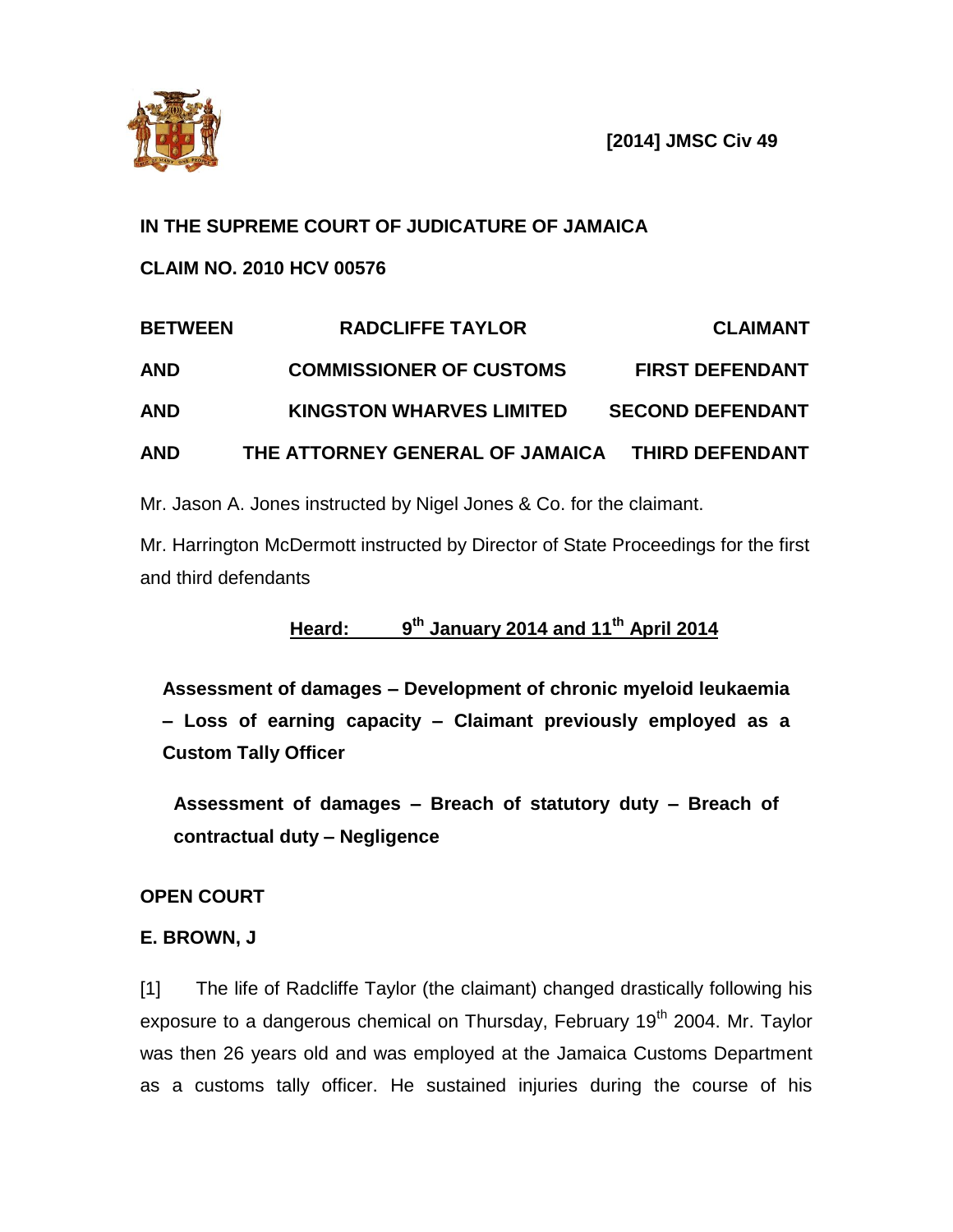employment when he inhaled a hazardous substance on the premises of Kingston Wharves Limited. This seemingly minor incident eventually caused him to develop Chronic Myeloid Leukaemia (CML).

[2] The matter involved a damaged container on board a ship. He was among the persons called to inspect the container and remove drums from it. The ship's cargo was said to contain chemicals known as Dimethoate Tech 98%. Foul odours were emanating from the unopened container and it was suspected that the chemicals in the cargo might be dangerous. The claimant along with other workers was asked to remove the seal from the container. They were then provided with dust respirators by the third defendant. However, no protective gear was provided by the claimant's employer, the first defendant, while the claimant worked on the cargo. The dust respirator was the only gear that the claimant wore throughout the entire operation.

[3] The operation lasted for about four hours after which the items were placed back into the cargo. Within hours of exposure to the substance, workers who were in the vicinity of the container while it was opened, started falling ill. In particular, the claimant started experiencing itching of his throat and running eyes within four hours of contact working on the cargo. He continued to experience sickness over the following months which included severe pains to his shoulder and lower back. As a result, he sought medical assistance.

[4] In October 2004 while he was on vacation with his family in Tortola, British Virgin Islands, the claimant became seriously ill and was admitted to the Peebles Hospital. It was then that he was diagnosed with CML which occurred as a result of his exposure to the dangerous chemical Dimethoate Tech 98%.

[5] The claimant was subsequently flown back to Jamaica as the Peebles Hospital did not have adequate facilities to properly treat his situation. Upon his return to Jamaica, he was treated at the Department of Pathology at the University Hospital of the West Indies by Doctors including Dr. M.E. Bromfield.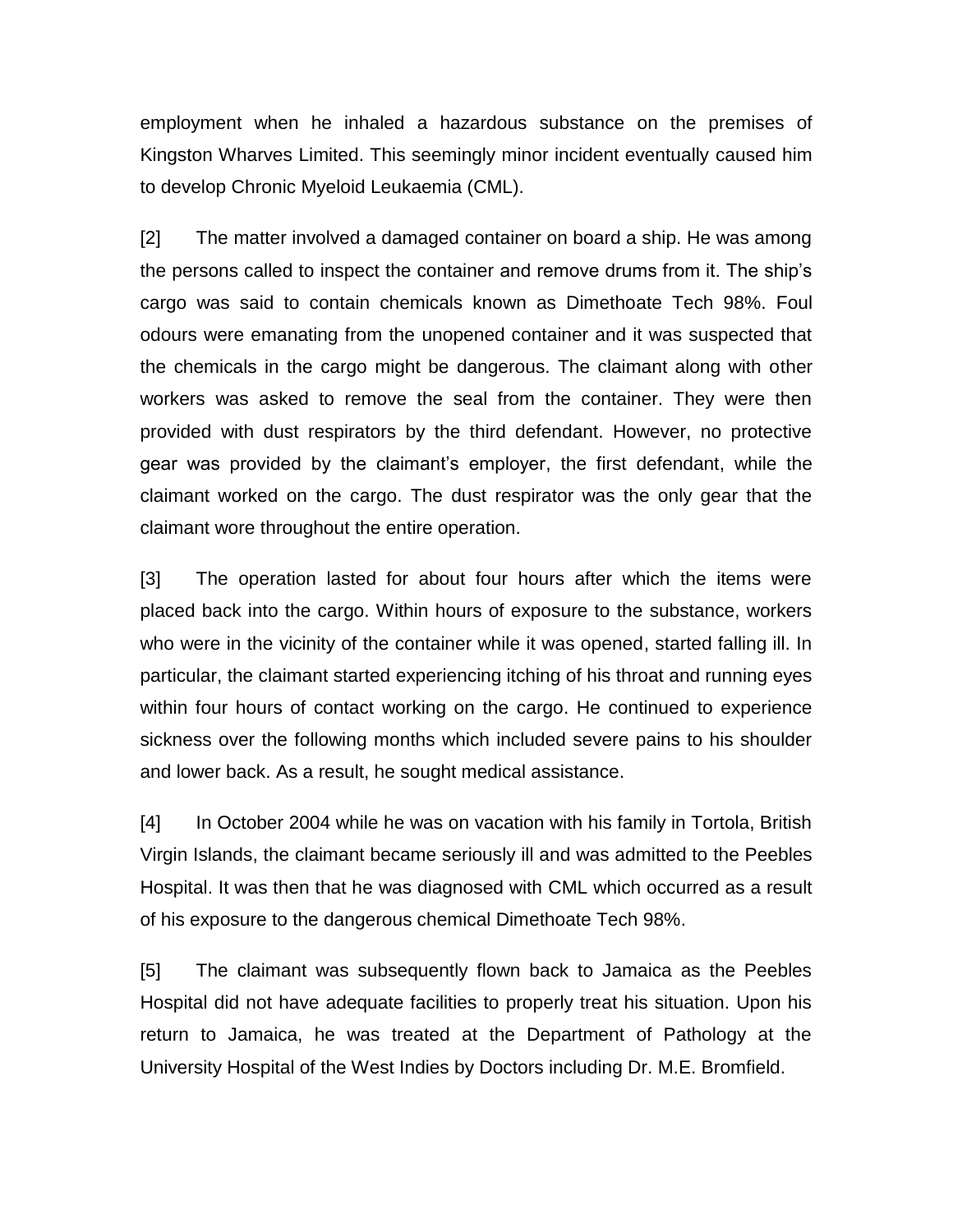#### **MEDICAL EVIDENCE**

[6] While in Tortola, the claimant was seen by Dr. M. Yee Sing. The doctor in his medical report stated that the claimant was admitted to the Peebles Hospital approximately twenty hours after he had priaprism. He had been trying home remedies during this time and denied using any topical or oral medications to effect an erection. He alluded to having pain in his left abdomen and flu like symptoms with fever three weeks before arriving in Tortola. The claimant as part of a medical examination had blood test done in March 2004 after being exposed to chemicals while working at the Newport West Wharf in Jamaica. He had no history of Weight loss or weakness.

[7] The claimant was given Ativan, Largactil, iv fluids and Voltaren but with no positive effect. A diagnosis of CML with secondary priaprism was made. He was transfused two units of blood prior to having his penile shunt to alleviate his priaprism. The pain was localized at the tip of his penis and there was no recurrence of his priaprism.

[8] While at the University Hospital of the West Indies (UHWI), the claimant was seen by Dr. M.E. Bromfield, who in his medical report dated December  $30<sup>th</sup>$ , 2004, stated that the claimant had been diagnosed with CML. This diagnosis came after he was transferred to the Urology Service, UHWI, in September 2004, from the British Virgin Islands. Dr. Bromfield noted that, in addition to his surgical complaint, the claimant was found to have an elevated white blood cell count and blood film suggestive of CML. The doctor also indicated that chromosomal studies confirmed the presence of the Philadelphia chromosome, which is diagnostic of the disease. He also indicated that the claimant will require life-long treatment and was being followed up as an outpatient at the Haematology Clinic.

[9] The claimant was also seen by Dr. Garfield Forbes at the Kingston Public Hospital. In his medical report dated February 21<sup>st</sup>, 2010, Dr. Forbes stated that the claimant was referred to his practice on October  $1<sup>st</sup>$ , 2010 with a history of being previously diagnosed with CML in October 2004. Dr. Forbes noted that his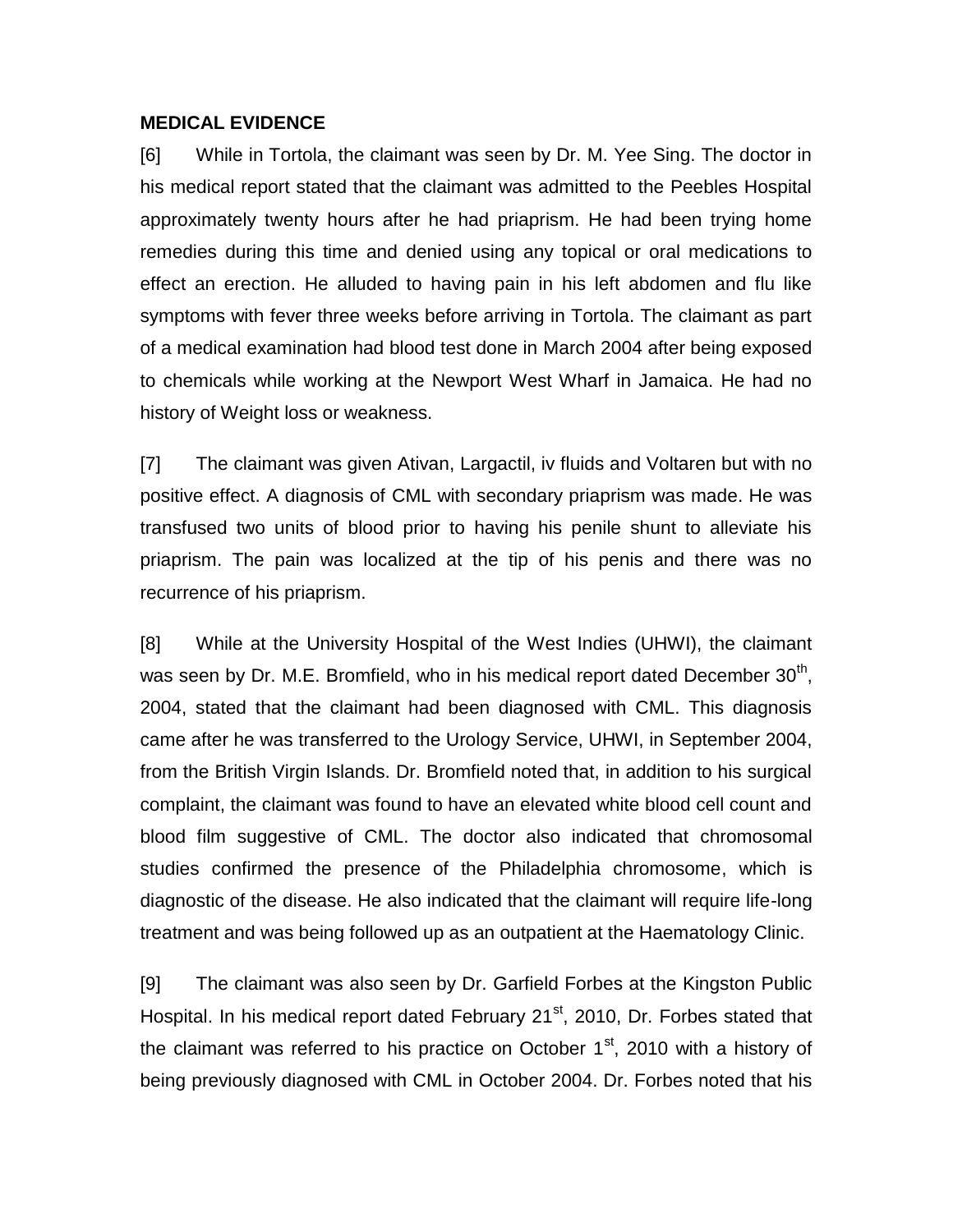assessment was that the claimant had CML with complete haematological response to Imatinib. He noted that the claimant was reportedly exposed to two chemical agents, Ethephan which has no known carcinogenic potential and Dimethoate (an organophosphate insecticide) which has been extensively studied and is classified as a Group C carcinogen. It has strict guidelines for its use and handling as it may be absorbed via the skin, respiratory tract and gastrointestinal tract.

### **GENERAL DAMAGES FOR PAIN AND SUFFERING**

[10] Special damages was agreed at J\$265,000. The court is now called upon to assess general damages. To make this assessment the court's attention was drawn to the following cases, *Linden Palmer v Neville Walker & Michael St. John* 5 Khans 216; *Joan Morgan and Cecil Lawrence v Ministry of Health* 6 Khans 220; *Nicholas v Ministry of Defence 2013 EWHC* 2351 and *Angie Moore v Mervis Rahman* 4 Khans 4**.** The claim was discontinued against the defendant. Consequently, the assessment of damages concerns the first and third defendants only.

[11] Generally, the purpose of an award of damages is to give the claimant adequate compensation for the damage, loss or injury suffered. When the Court is asked to assess damages in any case of tort, the court is constrained to make an award of damages which, as far as money can do should put the injured party in the same position as he would have been had he not suffered the wrong for which he is now being compensated. This principle was enunciated by Lord Blackburn in *Livingstone v Rawyards Coal Co* [1880 Appeal CAS.25].

*"I do not think there is any difference of opinion as to its being a general rule that, where any injuries to be compensated by damages, in settling the sum of money to be given for reparation of damages you should as nearly as possible get that sum of money which will put the party who has been injured, or who has suffered in the same position as he would have been if he had not sustained the wrong for which he is now getting his compensation or reparation."*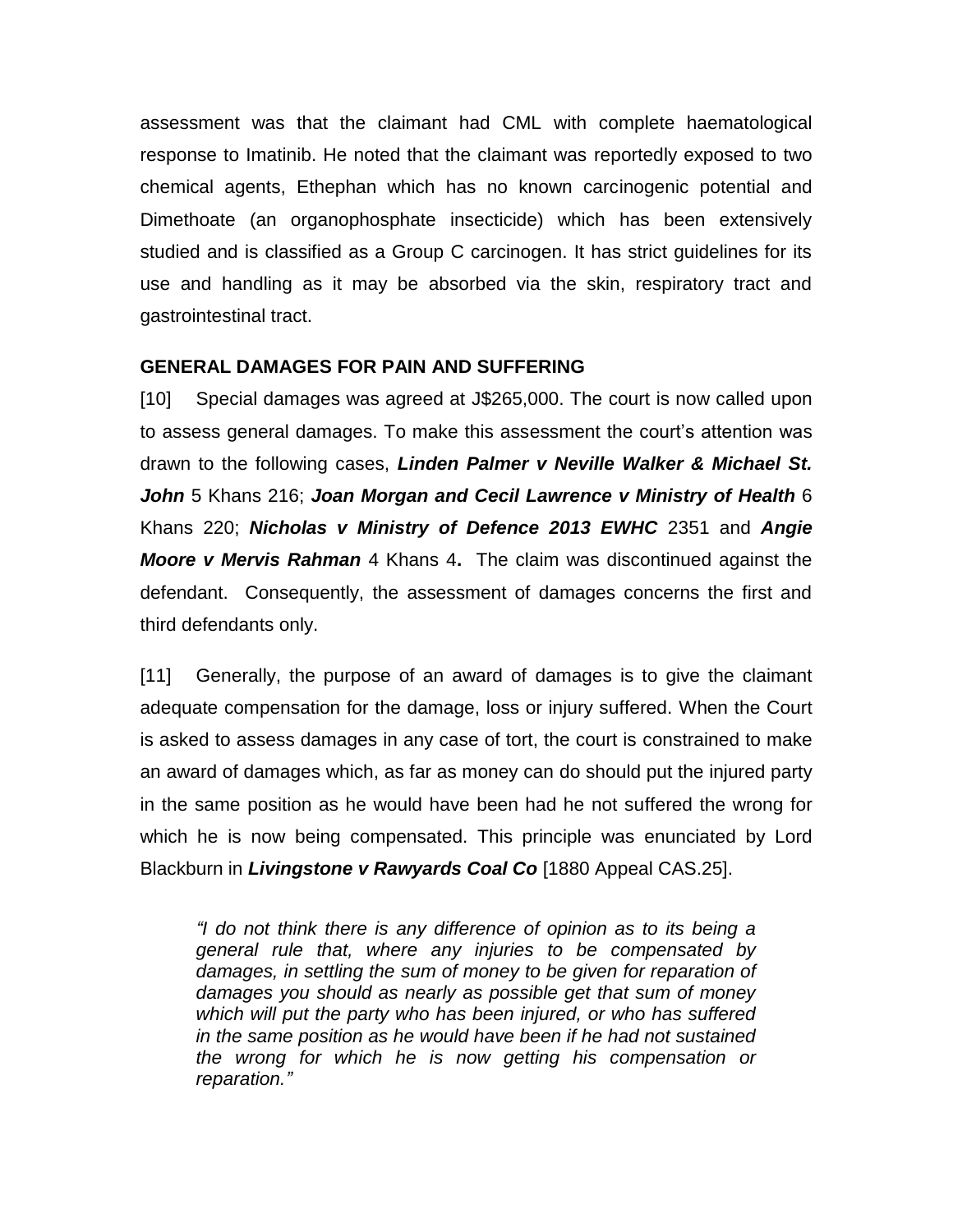[12] Counsel for the claimant sought to highlight that, the award for pain and suffering in Jamaica is achieved by an award of a sum of money calculated on the basis of established principles and the use of comparable cases. This principle has been approved and applied by the Jamaican Court of Appeal, as seen in the case of *Beverley Dryden v Winston Layne* SCCA 44/87 delivered 12<sup>th</sup> June, 1989, where Campbell J.A. stated that,

*"Personal injury awards should be reasonable and assessed with moderation and that as far as possible comparable injuries should be compensated by comparable awards."*

Thus, applying the rule in this case, the court is minded to address two primary factors. Firstly, the basis on which a claimant is to receive compensation and secondly, what would constitute a reasonable sum to compensate the claimant.

[13] Counsel for the claimant maintained that, though in making the assessment, comparisons ought to be made with past awards that are made in Jamaica, there are instances in which there are no precedent awards made in this jurisdiction. It was submitted that this is one such case, where there is no literature on any similarly decided cases in Jamaica.

[14] In *Linden Palmer v Neville Walker & Michael St. John* Suit No. 1990 P 072, the court had a similar dilemma. In that case, the plaintiff a Deputy Commissioner of Police was injured in a motor vehicle collision on March  $9<sup>th</sup>$ , 1990. He was admitted to the Kingston Public Hospital (KPH), and there remained until June 20, 1990. On discharge, he visited the Orthopaedic Clinic for further treatment of fractures until October 1990. He had physiotherapy from June to November of the said year. On discharge from the hospital he could not walk and was mobilized by a wheelchair or walker and crutches respectively.

[15] The medical reports of Dr. Warren Blake, Dr. D. Calder and Carolyn Donaldson, Physiotherapist, and G.M Burgess were admitted in evidence by consent. The claimant's injuries were of such that there were no reported cases of similar injuries in this jurisdiction. In seeking to justify the employment of the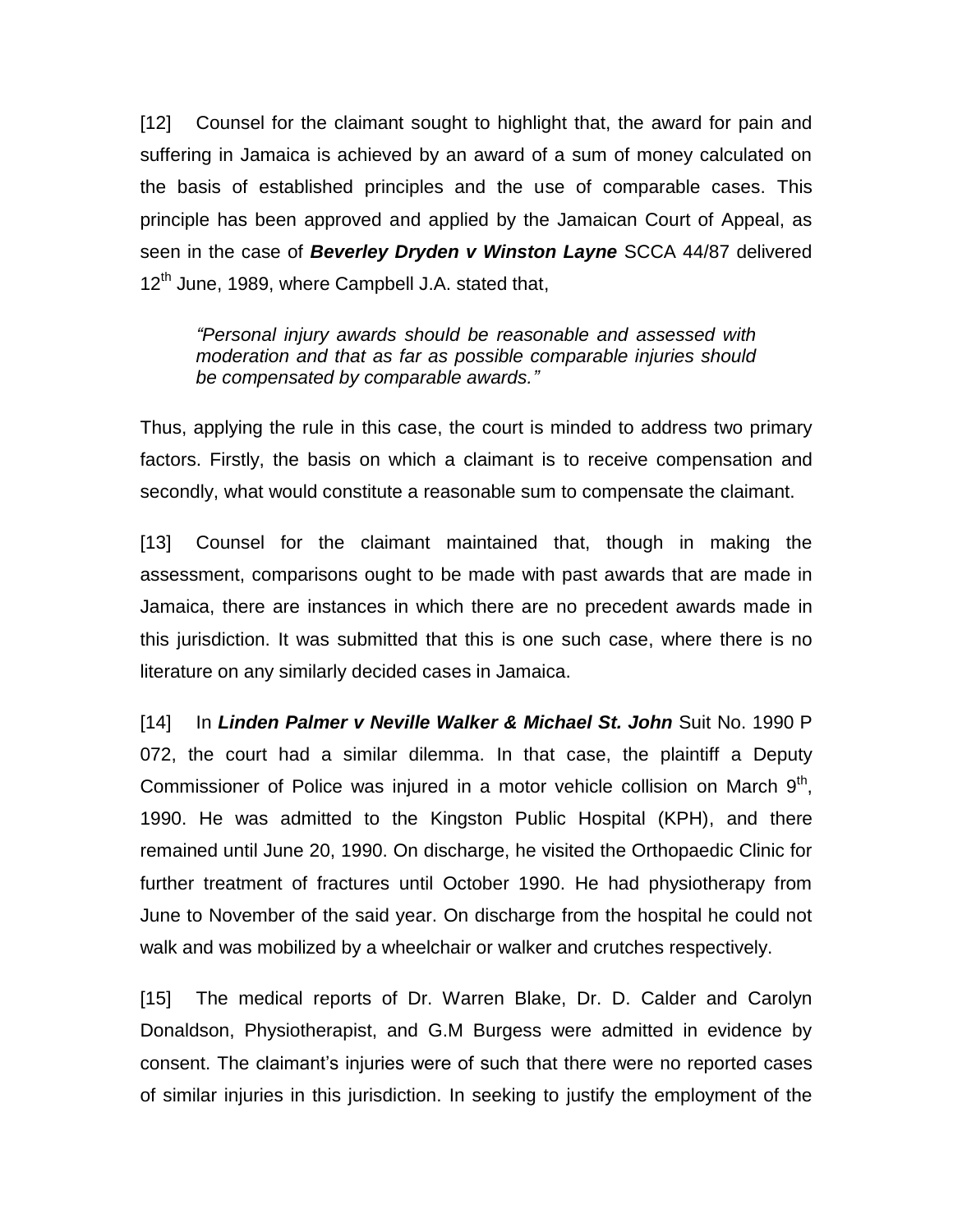figure used in that case, as a guide, the claimant relied on a quote from the learned Walker JA. There Walker, JA considered the English cases of *Singh v Sherwood & Others and Winston Barr v Bryad Engineering Co. Ltd & Others* **(SCCA Nos. 45 and 48/85)** and quoted from Wright JA saying that,

*"Where justice demands...where the required guide cannot be found in awards in the same jurisdiction or in neighbouring locality then recourse should be made to such source as will aid the court in coming to a just and fair conclusion...."*

[16] Applying the principle enunciated by the learned judge, the Court converted the awards in the English cases to Jamaican dollars and reached a reasonable figure to adequately compensate the claimant and attempted to put him back in the position as he would have been in had he not been injured. For general damages, the plaintiff was awarded the sum of \$8,000,000.00 with interest at 3% in 1990.

[17] A similar approach was employed by the court in *Joan Morgan and Cecil Lawrence v Ministry of Health* Claim No. 2005 HCV 00341. The first claimant Joan Morgan was a thirty-nine year old teacher and the second claimant Cecil Lawrence was a Police Officer. The first claimant in her evidence stated that she donated blood for a friend. In February of 2003 she was requested by letter to return to the University Hospital to have her blood re-checked as something was detected in it. She did not return but when she got pregnant, she returned to the hospital to have her blood re-checked. In April 2003, she was again asked to return to the hospital with her spouse where she was then told that she had tested positively for HIV. Blood was taken from the second claimant for testing as required in such situations.

[18] As a result of the findings she was sent for counselling, became nervous and fretful and entertained suicidal thoughts. Her blood pressure soared and she received medication for stress. She became withdrawn from her seven year old son and her sex life plummeted as she was "affected by every advance made by the second claimant". However, the second claimant's test was negative and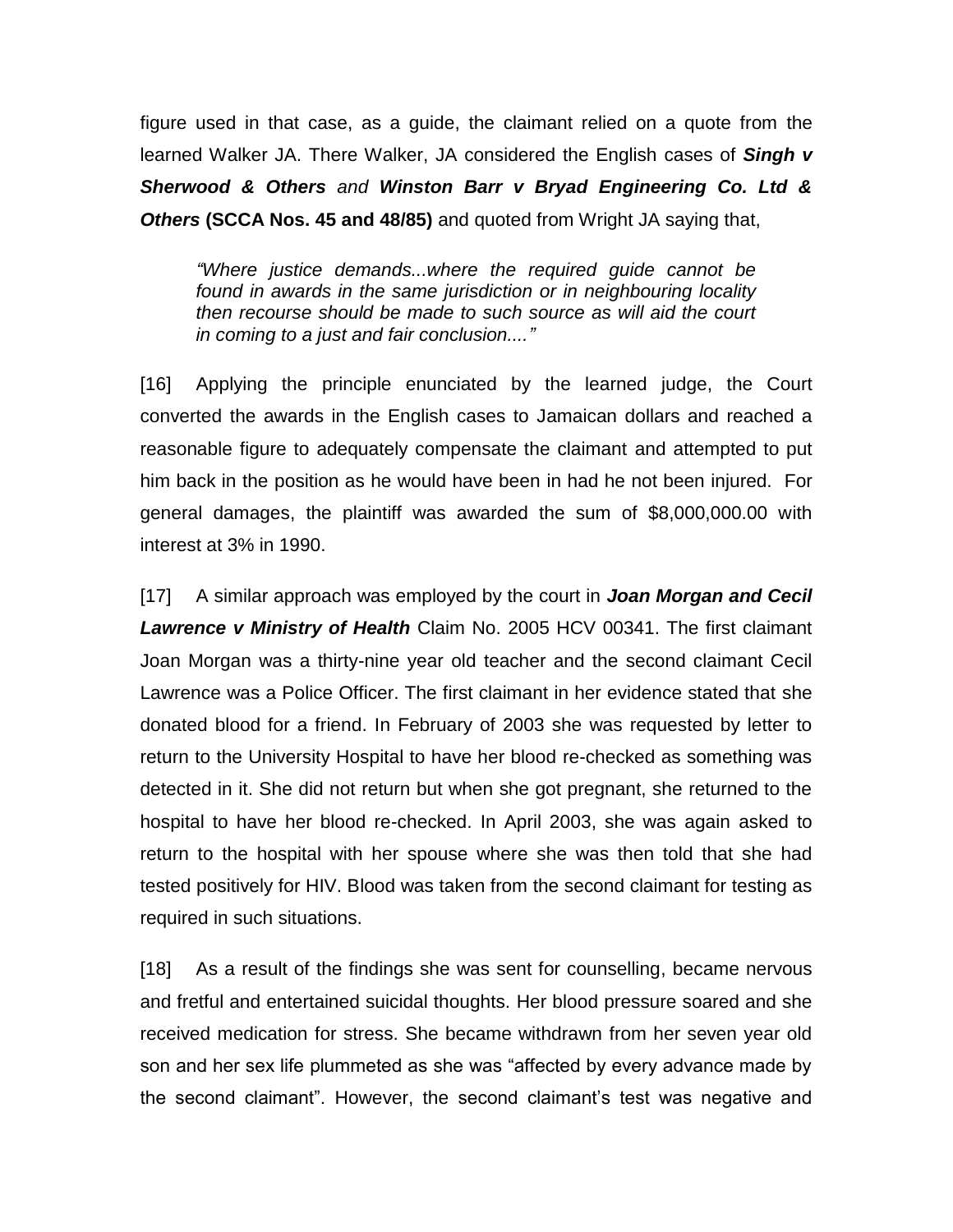further tests of both of them came back negative.

[19] The first claimant visited psychiatrist, Dr. Irons, on several dates between May 2003 and January 2004. The second claimant stated that from the day he learnt that the first claimant had tested positive he felt like taking his life and his sex life was greatly affected. Marsh J found that there were few cases in the region addressing psychiatric injury simpliciter, sought guidance from the Guidelines for Assessment of Damages in Personal Injury Cases (Guidance Studies Board of England). Three Million Five Hundred Thousand Dollars (\$3,500,000.00) general damages was awarded to the first claimant and Five Hundred Eighty-Four Thousand Dollars (\$584,000.00) to the second claimant.

[20] Further, counsel for the claimant relied on the following English case as a guide. *Nicholas v Ministry of Defence* 2013 EWHC 2351 decided on July 31, 2013. In this case, the claimant developed oesophageal cancer as a result of asbestos at her factory workplace during World War Two. The claim was statute barred in 2007 but the court found that this did not prevent an equitable assessment and award of damages.

[21] The Defendant had admitted liability and causation and was not prejudiced by the delay. The claimant had worked in a factory assembling gas masks from 1941 to 1943 and had thereby been exposed to asbestos. A doctor advised her in August 2004 that she could make a claim in relation to asbestosis. She grew increasingly breathless, had to use an oxygen cylinder, and had very limited mobility. In her last years she was assisted by someone 'N' who shopped, cooked and cleaned for her and took her out. The claimant died in 2008.

[22] The award for pain and suffering was \$40,000.00 pounds. In the present case counsel for the claimant sought to draw a distinction between **Nicholas (supra)** and the instant case. In the former case the claimant died months after her illness had developed into cancer whilst the claimant herein has suffered for 10 years already with his illness. On this basis, counsel proffered that the award for pain and suffering ought to be increased, owing to the extended period of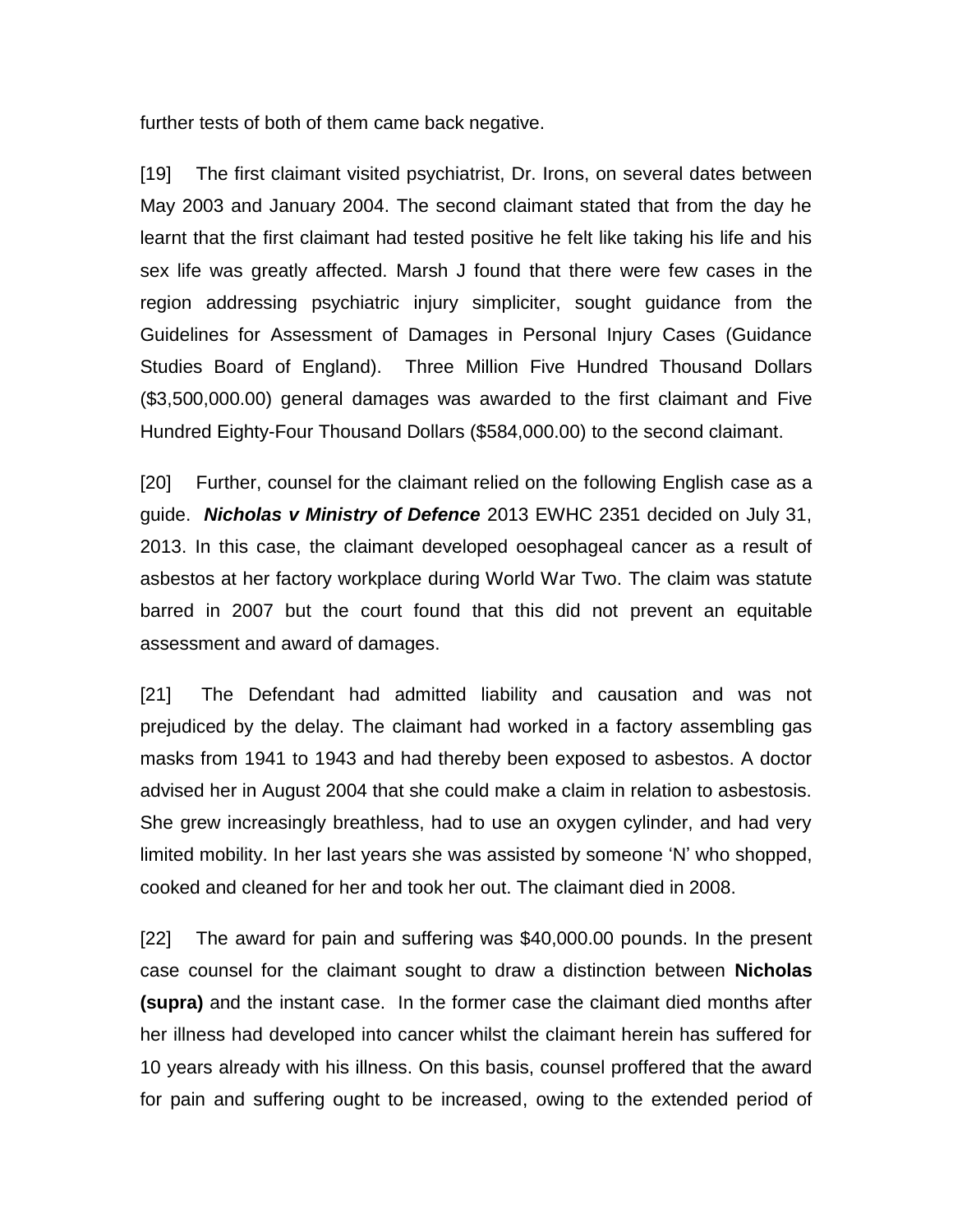suffering endured by the claimant.

[23] Counsel maintained that the exchange rate as at December 2013 is \$173.69 to 1 pound. Therefore, the award in Jamaican dollars would then be \$7,000,000.00. However, it was submitted that the sum of \$8,500,000.00 is reasonable for pain and suffering for the claimant in this case, to account for the longer period of suffering.

[24] When the authorities cited by counsel for the claimant are analysed, some points of departure are noted. First, an assessment of the present case makes it clear that **Linden Palmer (supra)** can be distinguished. In that case, the plaintiff had suffered *inter alia* 100% permanent disability in both eyes. However, he was only months away from retirement at that time. In the present case, the claimant is not close to the age of retirement and cancer though it can be treated is at the moment incurable. Therefore, the claimant is expected to experience pain and suffering for a considerable time yet. Therefore, a departure has to be made from **Linden Palmer** if justice is to be done in the case at bar.

[25] Turning to **Joan Morgan (supra)**, the injury suffered was less severe than in this case. The claimants are likely to improve with time based on the fact that the root cause of the injuries no longer exists. That is, they are no longer operating on the belief that they are HIV positive. In the case before me, not only has the claimant endured immense physical pain and suffering but this will likely continue for the rest of his natural life. Hence, like in **Linden Palmer (supra),** it would be superficial to make an award based solely on Joan Morgan, supra.

[26] The closest case to the one at hand is that of **Nicholas supra** in that the claimant had also developed cancer. However, yet another distinction can be drawn. While in Nicholas, supra, the claimant died a few months after her illness developed into cancer, the claimant herein is still living with the disease and the pain and suffering that comes with it.

[27] The inevitable question then is whether there are any factors in the instant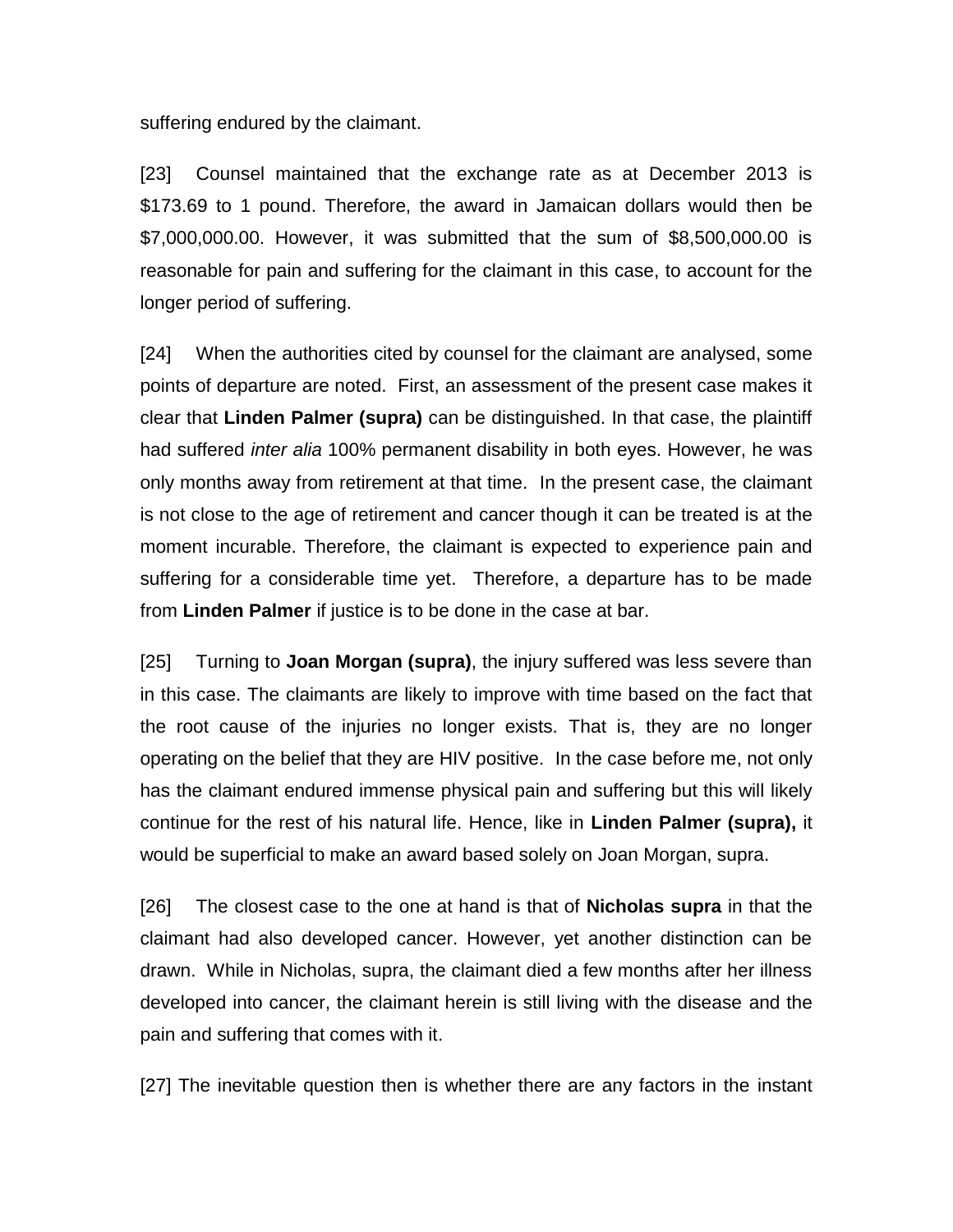case to warrant either a similar award to one or several of these cases or one outside the scope of any of the cited cases? First, Radcliffe Taylor is 37 years old. Secondly, unlike the claimants in **Linden Palmer, supra** and **Nicholas, supra**, he continues to suffer from the disease. Thirdly, unlike the claimant in, **Linden Palmer, supra,** he is not close to retirement. Accordingly he is likely to face hardship in the labour market though he has not suffered external physical injuries.

[28] The collective effect of these factors means that Radcliffe Taylor is faced with an extended period of pain and suffering. Ten years have already passed and he is still suffering. Hence, it appears to the court that it would not be excessive to make an award at the upper end of the scale. The aim is to properly compensate the claimant for his pain and suffering and the court is of the view that this can only be done if a fair award is made to him. In all the circumstances of this case, the award which is Eight Million Five Hundred Thousand Dollars (\$8,500,000.00) as submitted by counsel for the claimant.

#### **FUTURE MEDICAL EXPENSES**

[29] The court now diverts its attention to the claim for future medical expenses resulting from ongoing treatment for the claimant's illness. In the opinion of Dr. Garfield Forbes, the estimated cost of future medical care for the claimant is J\$2,484,000.00 and US \$759,000.00.

[30] The case of *Kenroy Biggs v. Courts Jamaica and Peter Thompson* 2004HCV00045 delivered on January 22, 2010 is instructive. In that case, Sykes J. accepted the submission of counsel for the defendants, based on Scottish and English jurisprudence that the multiplicand/multiplier approach should be used and that if the cost is expected to be life long, then the multiplier should be higher than that used for loss of future earnings.

[31] Relying on the case of *Angie Moore v Mervis Rahman* SUIT NO. C.L. 1984 M 544 as a guide, counsel for the claimant suggested a multiplier of 23. In **Angie Moore**, the claimant was 53 years old and a multiplier of 15 was used for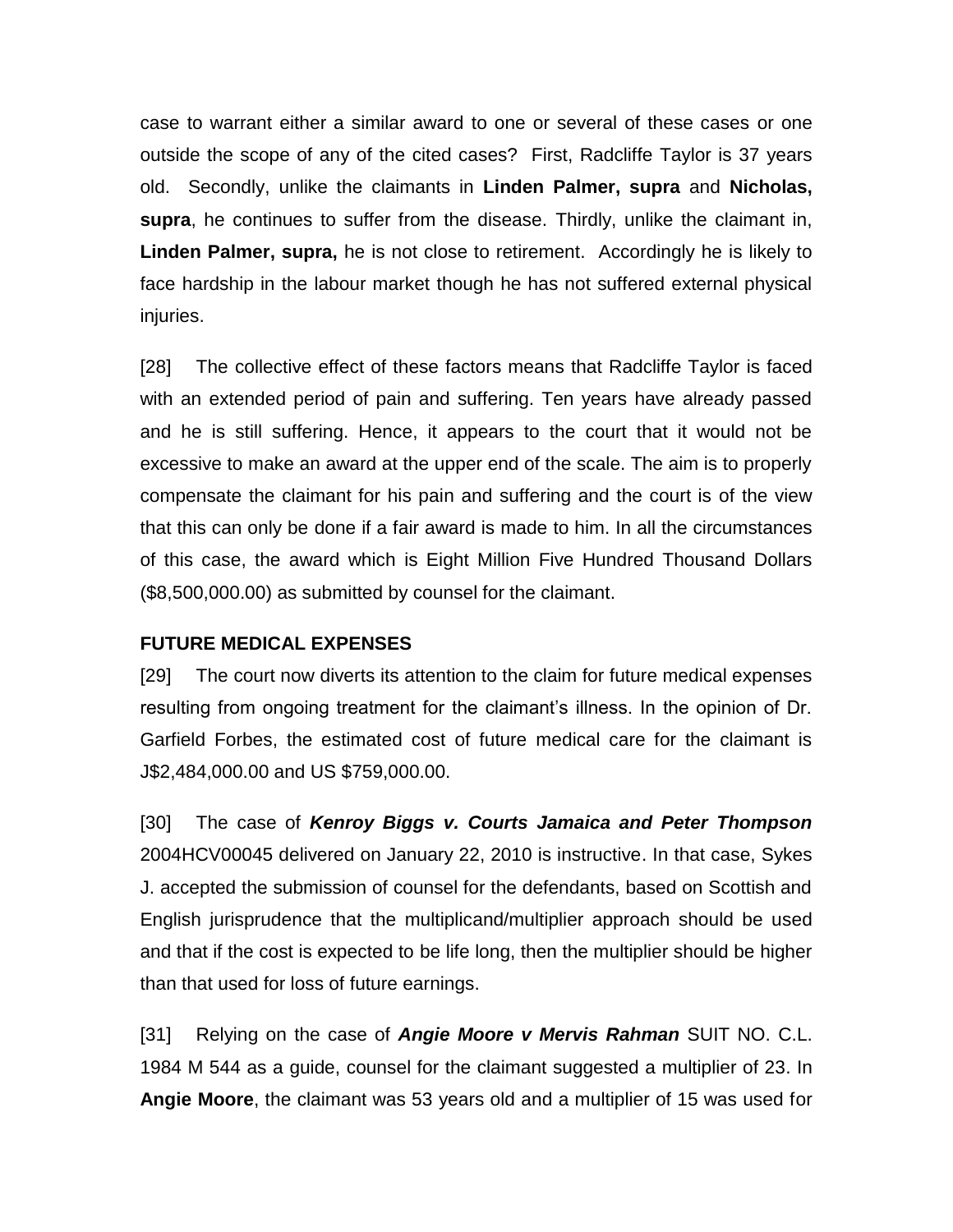future medication. He was a wholesale higgler and pastor of the Redemption Church of God. He was injured in a motor vehicle accident on the  $6<sup>th</sup>$  of November 1984.

[32] Mr. Moore was admitted to the Spanish Town Hospital on the day of the accident and transferred to the Kingston Public Hospital (KPH) later that day. There were several fractures to his ribs and he had a flail chest resulting from the trauma causing severe respiratory problems. A neurosurgeon and general surgeon were summoned to manage the plaintiff along with the orthopaedic team. Some brain damage was diagnosed. He had cerebral oedema (inflammation of the brain tissue). He was also suffering from hypovolemic shock. His legs were debrided under local anaesthetic but because of the plaintiff's precarious condition no more could be done at that time. He remained in hospital from November  $06<sup>th</sup>$ , 1984 to April  $06<sup>th</sup>$ , 1985 during which time he was totally disabled. General damages for future earnings was assessed at \$1,756,096.00.

[33] In the present case, Dr. Forbes noted the estimated cost of standard therapies for chronic phase CML. He stated that the likely line of treatment will be based upon the stage of the claimant's disease which may evolve during the natural history. The line of treatment indicated by the doctor includes:

- **Daily Hydroxyurea** this is primarily cytoreductive but does not confer cytogenetic or molecular response. The estimated cost = \$6,000 - \$9,000 per month. The annual sum of this medication is therefore approximately JA\$108,000.00 (9,000 X 12). Using the multiplier of 23 the sum claimed for this medication is JA\$2,484,000.00;
- The doctor state that the claimant will also need either **Imatinib** o**r Tasigna** daily. The estimated monthly cost of Imatinib is US\$2,000.00 and the estimated monthly cost of Tasigna is